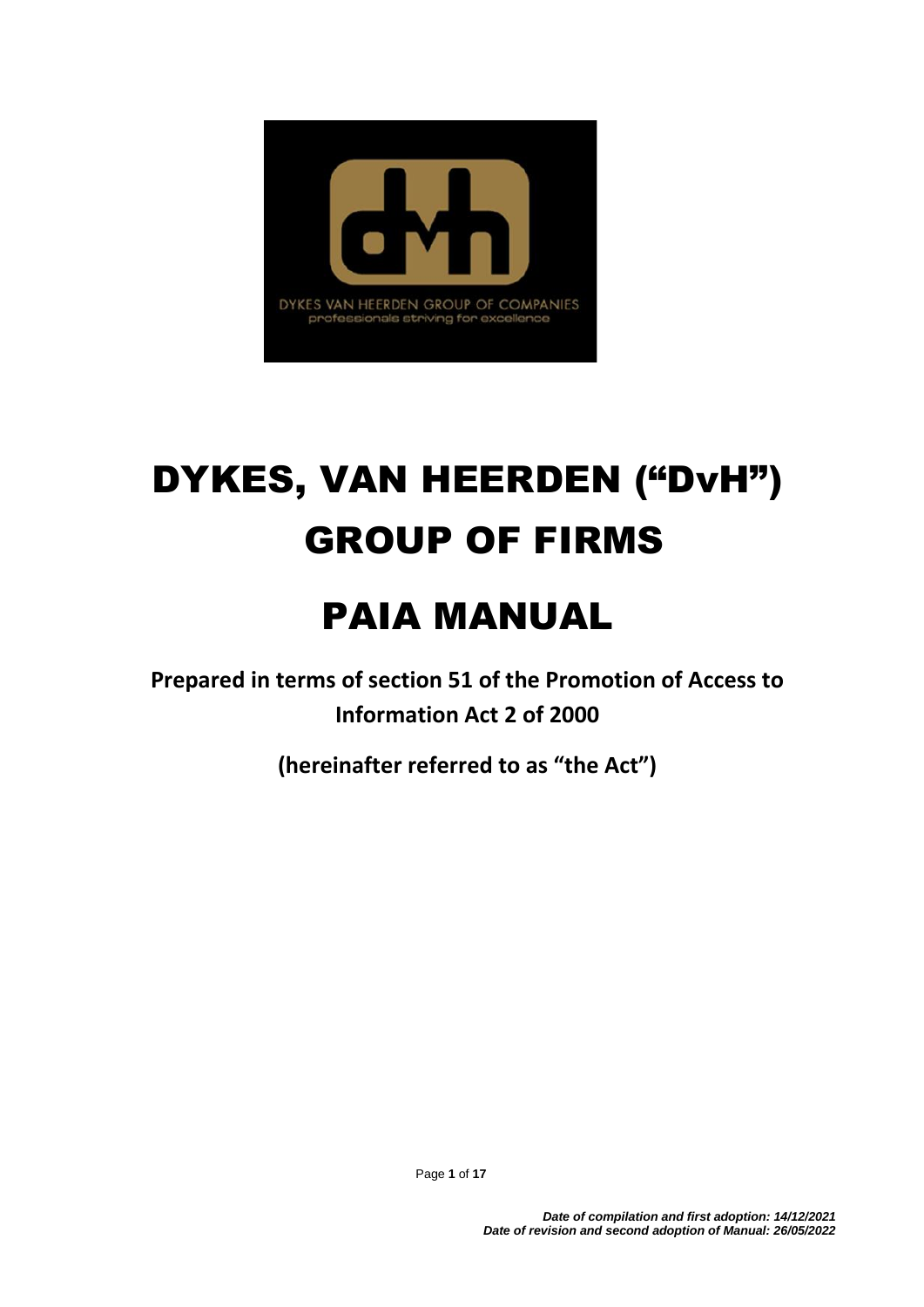## **TABLE OF CONTENTS**

#### **1. LIST OF ACRONYMS AND ABBREVIATIONS**

| "DIO"           | means the Deputy Information Officer of each separate respective entity within<br>the DvH Group nominated to represent that entity;                                                                                                                                                                                                                           |
|-----------------|---------------------------------------------------------------------------------------------------------------------------------------------------------------------------------------------------------------------------------------------------------------------------------------------------------------------------------------------------------------|
| "the DvH Group" | means, as at the date of this PAIA Manual being revised and adopted during May<br>2022, Dykes van Heerden Incorporated (reg no: 1995/003913/21), Dykes van<br>Heerden (Gauteng) Incorporated (reg no: 2017/432748/21), Dykes van Heerden<br>(Cape) Incorporated, Dykes van Heerden Slabbert Hopkins Incorporated and<br>Dykes van Heerden (KZN) Incorporated; |
| " $IO"$         | means the Information Officer of each respective separate entity forming part of<br>the DvH Group;                                                                                                                                                                                                                                                            |
| "Minister"      | means the Minister of Justice and Correctional Services;                                                                                                                                                                                                                                                                                                      |
| "PAIA"          | means the Promotion of Access to Information Act No. 2 of 2000 (as Amended<br>from time to time);                                                                                                                                                                                                                                                             |
| "POPI"          | means the Protection of Personal Information Act No 4 of 2013(as Amended<br>from time to time);                                                                                                                                                                                                                                                               |
| "Regulator"     | means the Information Regulator;                                                                                                                                                                                                                                                                                                                              |
| "Republic"      | means the Republic of South Africa.                                                                                                                                                                                                                                                                                                                           |

#### **2. INTRODUCTION AND PURPOSE OF THIS MANUAL**

2.1 The DVH Group specialises in conveyancing and other aspects of law. Every firm within the Group is required to compile a PAIA Manual, which includes information on the business including a description of records held by it. This Manual has been adopted by every Director of each form in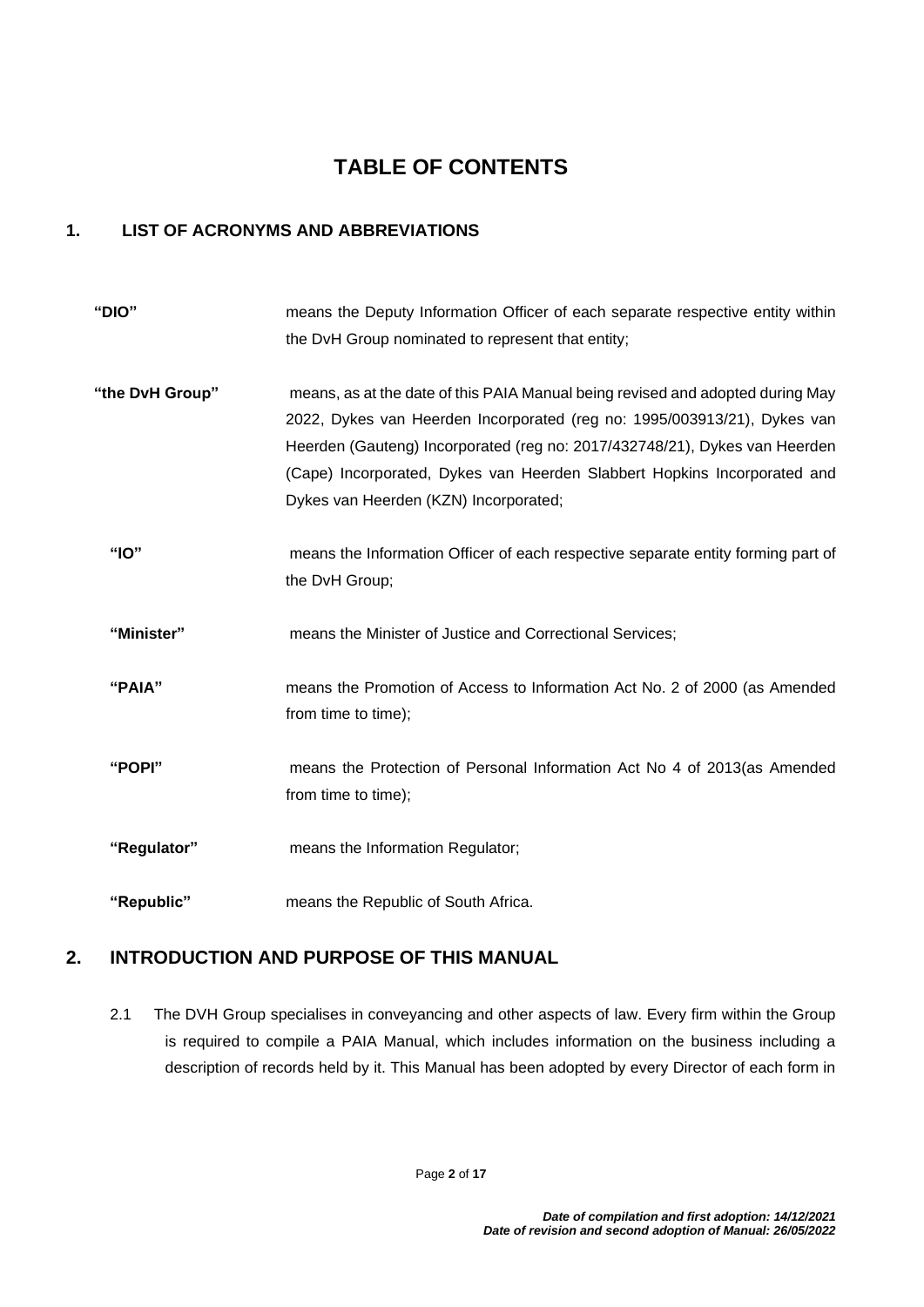the Group and thus this document is applicable to all the DvH entities in the Group. A copy of this Manual is available to the public upon request, at the relevant office.

2.2 Section 32 of the Constitution of the Republic of South Africa, Act 108 of 1996, creates a right to access information and promotes a culture of transparency, accountability and good governance both in the private and public sectors. The Act grants a *requester* access to records of a private body (being DvH), *if the record is required for the exercise or protection of any rights*. This promotes a culture of transparency, accountability and good governance in our country.

#### **3. CONTENTS IN TERMS OF SECTION 51 OF PAIA AND THE SECTION 10 GUIDE**

- 3.1 Contact details of the Head office of the DvH Group section 51(1)(a)
- 3.2 Description of guide referred to in section 10 section 51(1)(b)
- 3.3 Schedule of Records Section 51(1) (d)
- 3.4 Subjects and categories of records held and form of request section 51(1)(e)
- 3.5 Prescribed Forms and any other Information (such as prescribed fees) section 51 (1)(f)
- 3.6 Form C and Annexure "1" Prescribed Forms

## 4. **CONTACT DETAILS OF THE DVH BRANCHES AND THEIR OFFICERS – SECTION 51(1)(a)**

Website:<https://dvh.law.za/>

| <b>ENTITY</b>     | <b>ADDRESS</b>                           | Ю                                         | <b>TELEPHONE</b> | <b>E-MAIL</b>     |
|-------------------|------------------------------------------|-------------------------------------------|------------------|-------------------|
|                   |                                          | <b>NAME</b>                               |                  |                   |
| DvH (Gauteng) Inc | 19 Ontdekkers Road<br>Roodepoort<br>1740 | David<br>James<br>Robertson<br>(Director) | 011 279 5000     | jd@dvh.za.net     |
| DvH Inc           | 19 Ontdekkers Road                       | David<br>James                            | 011 279 5000     | id@dvh.za.net or  |
|                   |                                          | Robertson                                 |                  |                   |
|                   | Roodepoort                               | (Director)                                |                  |                   |
|                   | 1740                                     |                                           |                  |                   |
| Dykes van Heerden | 120                                      | Elana Hopkins                             | 0861 110 210     | elanah@dvh.law.za |
| (Cape) Inc        | 122                                      | (Director)                                |                  |                   |
|                   | EdwardRoad                               |                                           |                  |                   |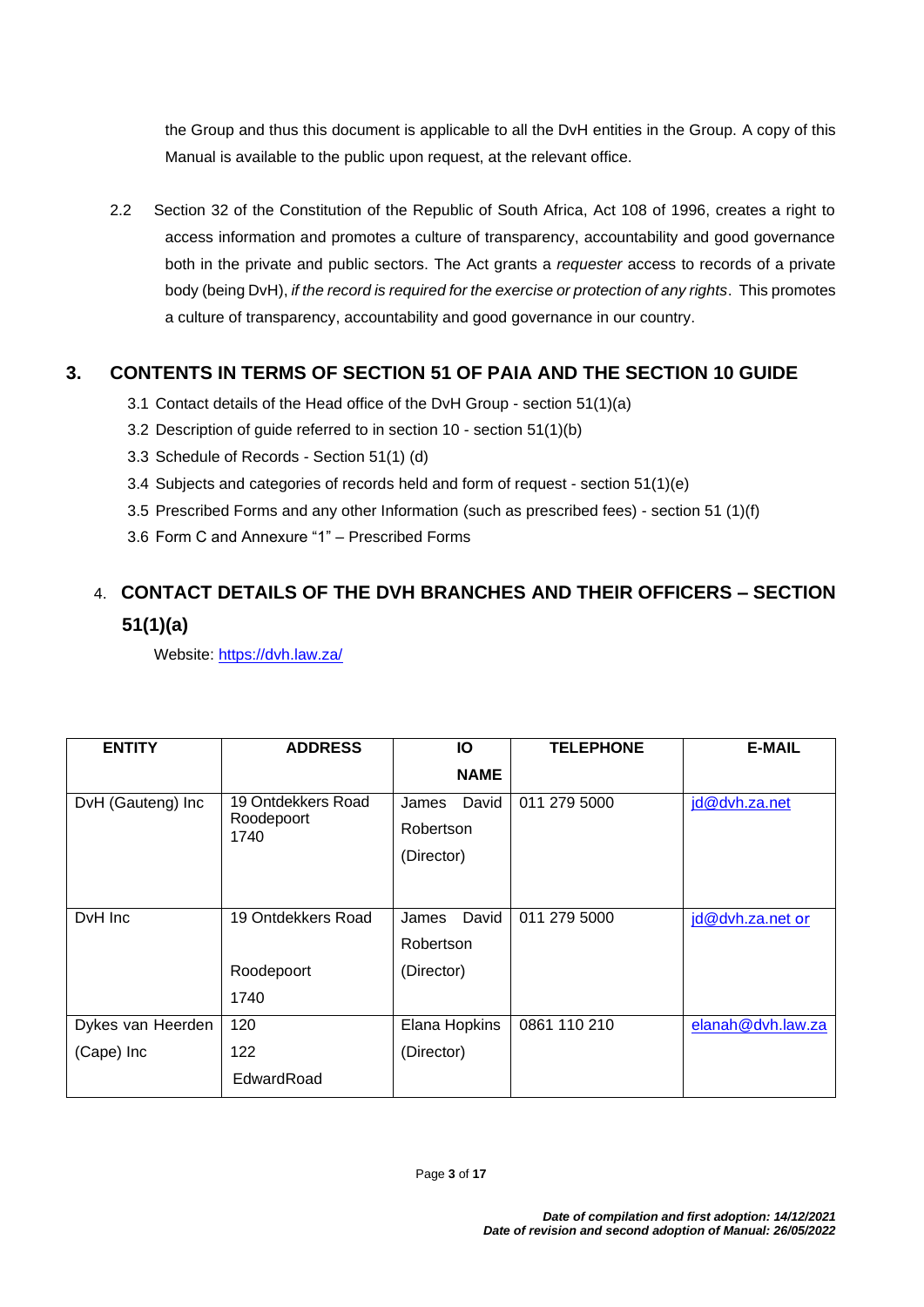|                            | Cape Town              |               |              |                    |
|----------------------------|------------------------|---------------|--------------|--------------------|
| Dykes van Heerden          | 121                    | Elena Hopkins | 0861 110 210 | elanah@dvh.law.za  |
| <b>Hopkins</b><br>Slabbert | 122                    | (Director)    |              |                    |
| Incorporated               | <b>Edward Road</b>     |               |              |                    |
|                            | Cape Town              |               |              |                    |
| Dykes van Heerden          | Road,<br>Seadone<br>34 | Lisa Boniface | 031 903-1851 | lisa@kzndvh.za.net |
| (KZN) Inc                  | Block 1                |               |              |                    |
|                            | Amanzimtoti            |               |              |                    |

#### **5. Description of guide referred to in section 10 - section 51(1)(b)**

As from 30 June 2021 the Information Regulator has taken over the regulatory mandate functions relating to the Promotion of Access to Information Act (PAIA). This follows a proclamation, which was made by the President, in terms of sections 110 and 114(4) of Protection of Personal Information Act (POPIA) 2013, which provide for amendment of PAIA and the effective transfer of functions performed by the South African Human Rights Commission (SAHRC) to the Information Regulator on 30 June 2021.

Requests in terms of the Act shall be made in accordance with the prescribed procedures, at the rates provided. The forms and tariff are dealt with in the Act. Requesters are referred to the Guide in terms of section 10 which has been compiled by the Information Regulator, which will contain information for the purposes of exercising Constitutional Rights. The Guide is available from the Information Regulator.

#### **The contact details of the Information Regulator:**

JD House, 27 Stiemens Street, Braamfontein, Johannesburg, 2001. P.O Box 31533, Braamfontein, Johannesburg, 2017 General enquiries: [enquiries@inforegulator.org.za](mailto:enquiries@inforegulator.org.za)

The Information Regulator (South Africa) is an independent body established in terms of section 39 of the Protection of Personal Information Act 4 of 2013. It is subject only to the law and the Constitution and it is accountable to the national assembly.

[PAIAComplaints@inforegulator.org.za](mailto:PAIAComplaints@inforegulator.org.za) – should your PAIA request be denied or there is no response from a public or private bodies for access to records you may use this email address to lodge a complaint. [POPIAComplaints@inforegulator.org.za](mailto:POPIAComplaints@inforegulator.org.za) - should you feel that your personal information has been violated, you may use this e-mail address to lodge a complaint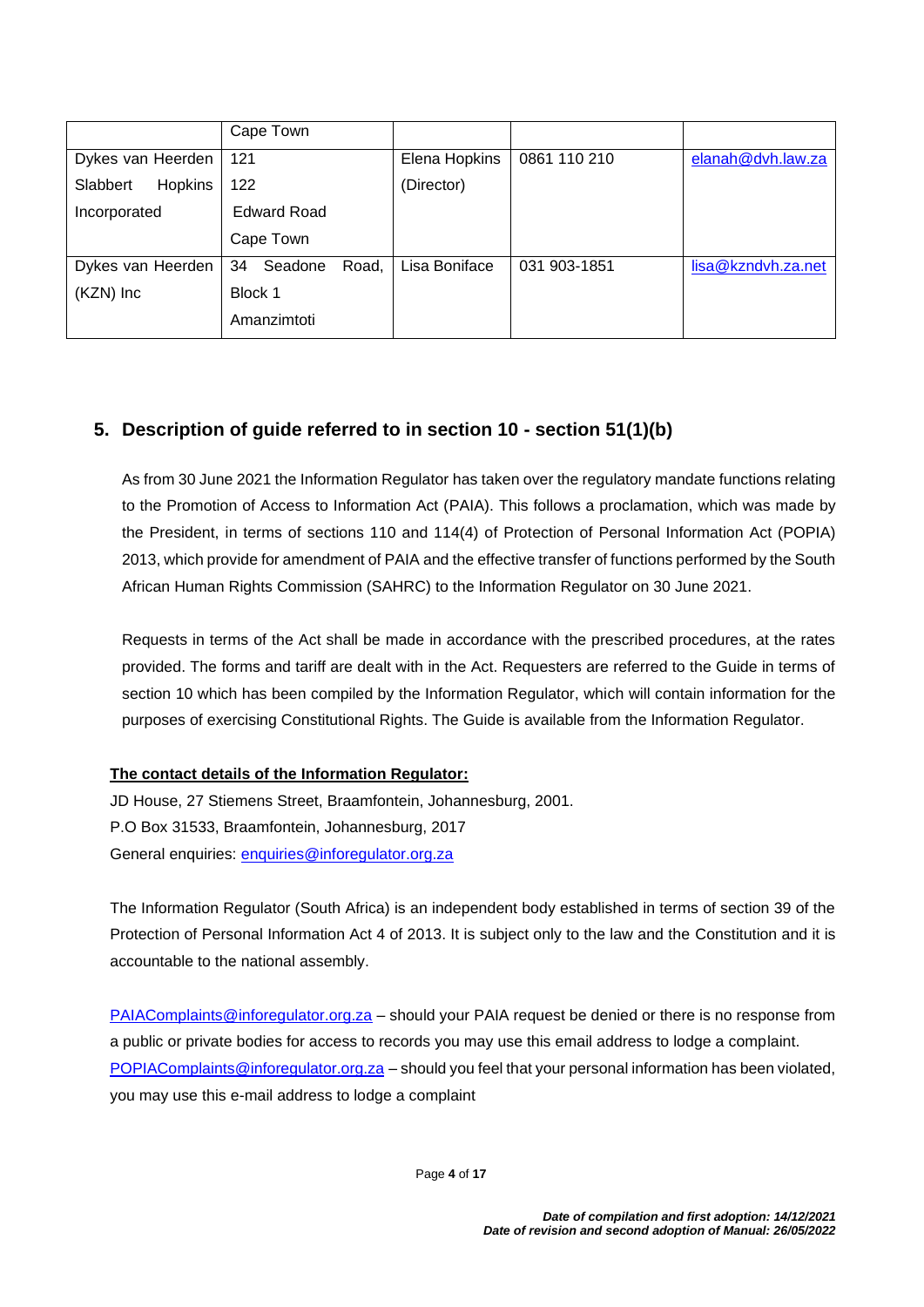All forms can be found by clicking on the following link:<https://inforegulator.org.za/popia-forms/>

#### 6. **RECORDS AVAILABLE – Section 51(1)(d)**

- 6.1 The following records, **may not be disclo**sed in the event that DvH advises as follows:
	- 6.1.1 Unreasonable disclosure of personal information of Natural Person [Section 63(1)] or Juristic Person (POPIA)
	- 6.1.2 Likely to harm the commercial or financial interests of third party [Section 64(1)(a) and (b)]
	- 6.1.3 Likely to harm the Company or third party in contract or other negotiations [Section 64(1)(c)]
	- 6.1.4 Would breach a duty of confidence owed to a third party in terms of an Agreement [Section 65]
	- 6.1.5 Likely to compromise the safety of individuals or protection of property [Section 66];
	- 6.1.6 Legally privileged document [Section 67]
	- 6.1.7 Environmental testing / investigation which
	- 6.1.8 Reveals public safety / environmental risks [Section 64(2); Section 68(2)]
	- 6.1.9 Commercial information of Private Body [Section 68]
	- 6.1.10 Likely to prejudice research and development information of the Company or a third party [Section 69].
- 6.2 DvH, where applicable, holds information in terms of the following Legislation, but is not limited to:
	- Basic Conditions of Employment Act, No. 75 of 1977
	- Companies Act, No. 71 of 2008
	- Compensation for Occupational Injuries and Diseases Act, No. 130 of 1993
	- Electronic Communications and Transactions Act, No. 25 of 2002
	- Employment Equity Act, No. 55 of 1998
	- Income Tax Act, No. 68 of 1962
	- Labour Relations Act, No. 66 of 1978
	- Occupational Health and Safety Act, No. 85 of 1993
	- Skills Development Act, No. 97 of 1988
	- Skills Development Levies Act, No. 9 of 1999
	- Unemployment Contribution Act, No. 4 of 2002
	- Unemployment Insurance Act, No. 30 of 1966
	- Value Added Tax Act, No. 89 of 1991
	- Attorneys Act, No. 53 of 1979
	- National Credit Act, No. 34 of 2005
	- Consumer Protection Act, No 68 of 2008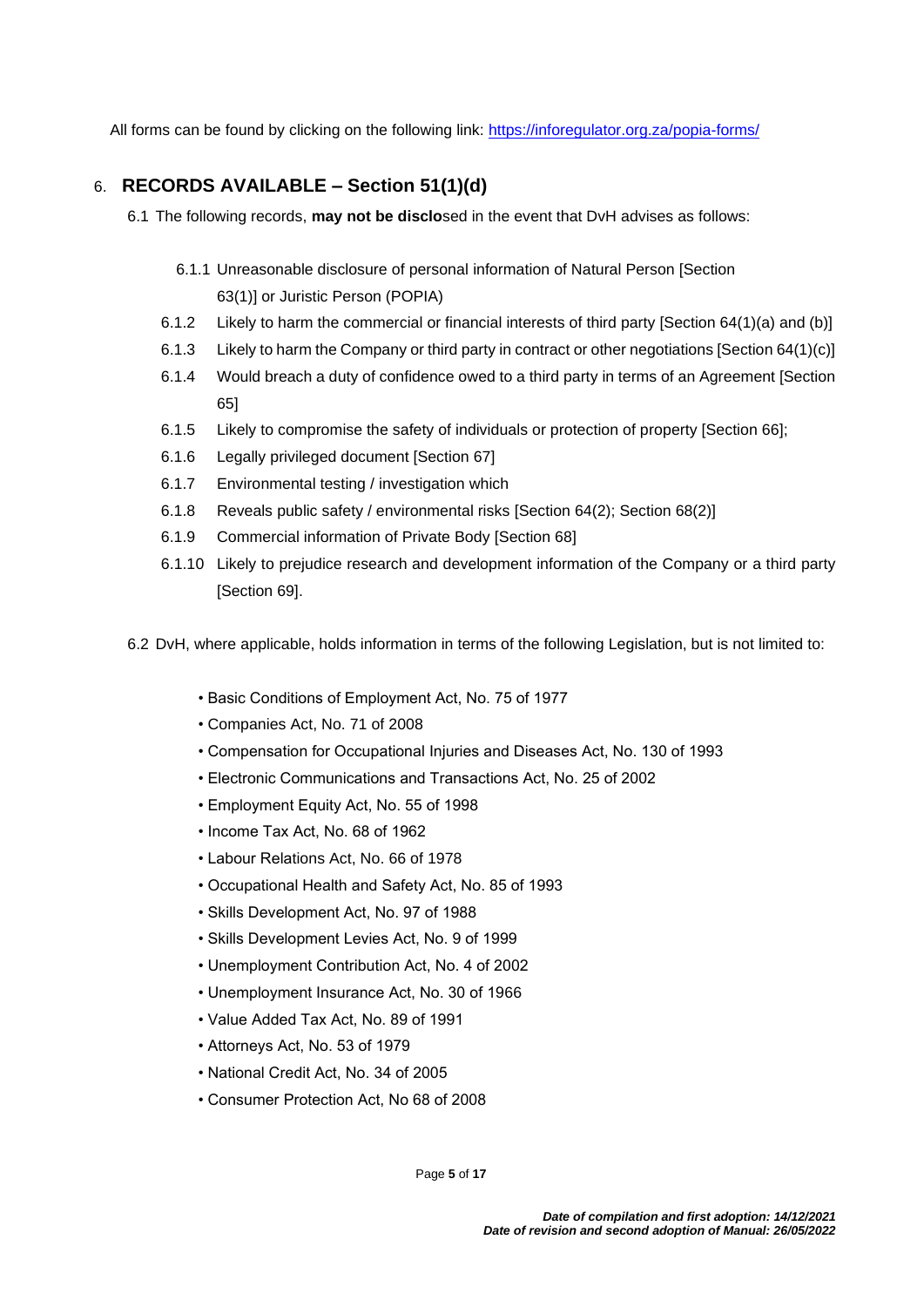- Financial Intelligence Centre Act, No. 38 of 2001
- Trade Marks Act, No. 194 of 1993
- Copyright Act, No. 98 of 1978
- Prescription Act, No. 68 of 1969

#### **7. Subjects and categories of records held and form of request - section 51(1)(e)**

The above information will only be made available subject to the provisions of the Act and access to records may be refused due to attorney-client privilege.

| Subjects on which the<br>body holds records | <b>Categories of records</b>                                                                                                                                                                                                                                                                                                                                                                                         |
|---------------------------------------------|----------------------------------------------------------------------------------------------------------------------------------------------------------------------------------------------------------------------------------------------------------------------------------------------------------------------------------------------------------------------------------------------------------------------|
| <b>Employment Records</b>                   | Employment contracts and addenda<br>Disciplinary records<br>Salaries and wages records<br>Disciplinary policies<br>Leave records<br><b>Banking details</b><br><b>PAYE</b> records<br>Documents issued to employees for income tax<br>purposes<br>Records of payments made to SARS on behalf of<br>employees<br>UIF records<br>Personal information as defined in the Protection of<br>Personal Information Act       |
| <b>Clients</b>                              | All FICA documentation and Personal Information as<br>described in the POPI Act<br>Records provided by clients pertaining to the instruction<br>Records provided by a client to a third party acting for<br>and on behalf of DvH<br>Records provided by third parties<br>Records generated by DvH Conveyancers & Notaries •<br><b>Client files</b><br>Fee agreements, quotations, pro-forma invoices and<br>mandates |
| <b>Suppliers</b>                            | Personal information<br>Personal information of representatives                                                                                                                                                                                                                                                                                                                                                      |
| General                                     | Financial and accounting records<br>Insurance records<br>Asset register<br>Client, supplier and document databases and<br>warehoused docs<br>Law Society records, including Fidelity Fund Certificates<br>All correspondence<br>Commercial and Conveyancing agreements<br>Tax compliance documents<br>Accounting records<br><b>Bank statements</b><br>Invoices                                                       |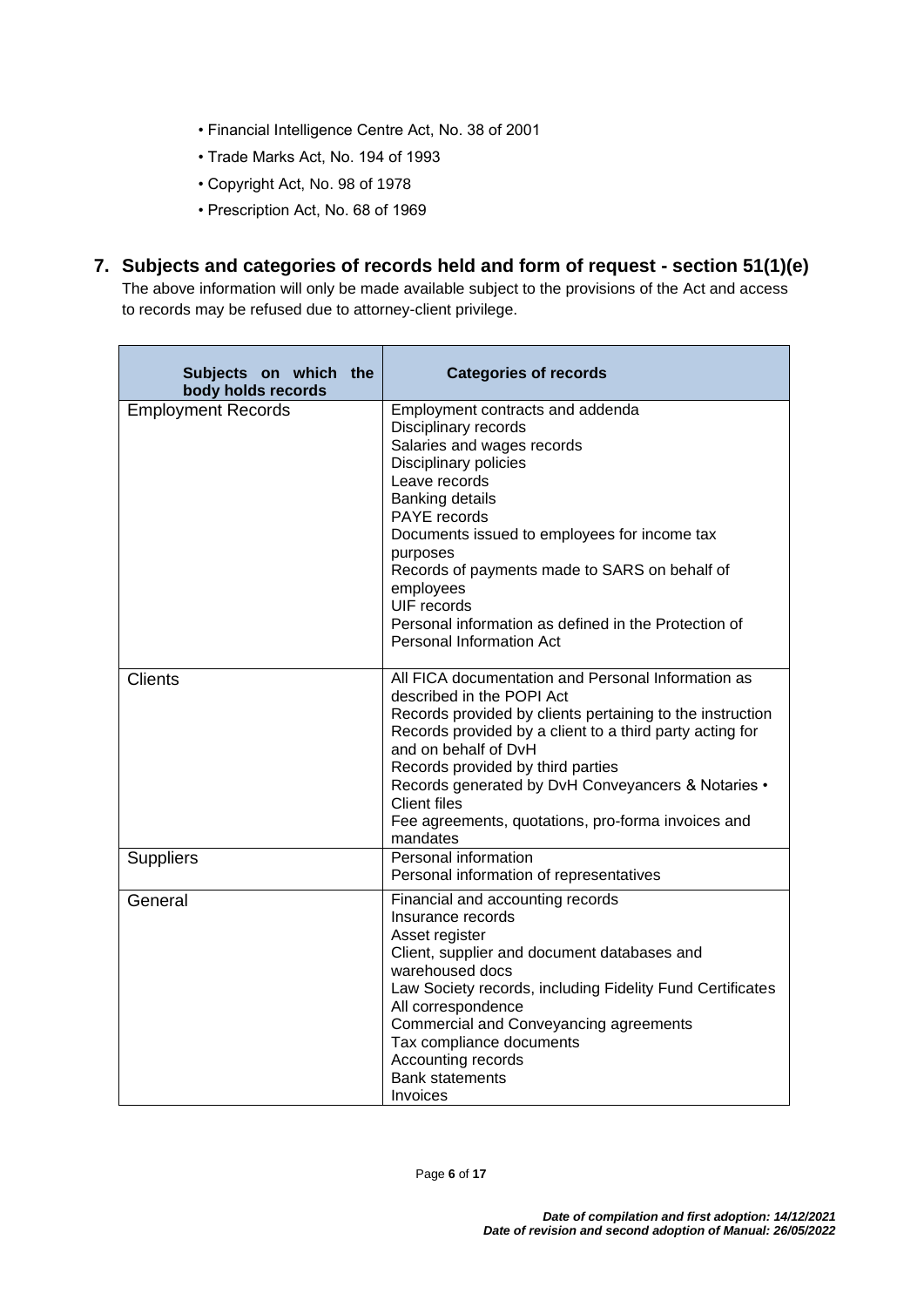#### 8. **AVAILABILITY AND PRECRIBED FORMS – REQUESTS FOR ACCESS**

**8.1** All requests for access to information should be addressed to that particular office of DvH at that office's address or email of the Officer. In terms of the Act, all requests must be completed on the prescribed request form, annexed hereto marked **"Form C".**

#### **Access Request**

- i. Use the Prescribed PAIA Form on the Company website.
- ii. Address your request to the Information Officer.
- iii. Provide sufficient detail to enable the Company to identify:
	- a. The record(s) requested.
	- b. The requestor (and, if an agent is lodging the request, proof of capacity).

c. The South African postal address, e-mail address or fax number of the requestor.

d. The form of access required. e. If the requestor wishes to be informed of the decision in any manner (in addition to written) the manner and particulars thereof. f. The right which the requestor is seeking to exercise or protect with an explanation of the reason, the record is required to exercise or protect the right.

- 8.2 The Regulator has, in terms of section 10(1) of PAIA, as amended, updated and made available the revised Guide on how to use PAIA ("Guide"), in an easily comprehensible form and manner, as may reasonably be required by a person who wishes to exercise any right contemplated in PAIA and POPIA. The Guide is available in each of the official languages and in braille. The aforesaid Guide contains the description of-
	- 8.2.1 the objects of PAIA and POPIA;
	- 8.2.2 the postal and street address, phone and fax number and, if available, electronic mail address of the Information Officer of every public body, and every Deputy Information Officer of every public and private body designated in terms of section 17(1) of PAIA<sup>1</sup> and section 56 of POPIA<sup>2</sup>;

<sup>&</sup>lt;sup>1</sup> Section 17(1) of PAIA- *For the purposes of PAIA, each public body must, subject to legislation governing the employment of personnel of the public body concerned, designate such number of persons as deputy information officers as are necessary to render the public body as accessible as reasonably possible for requesters of its records.*

*<sup>2</sup> Section 56(a) of POPIA- Each public and private body must make provision, in the manner prescribed in section 17 of the Promotion of Access to Information Act, with the necessary changes, for the designation of such a number of persons, if any, as deputy information officers as is necessary to perform the duties and responsibilities as set out in section 55(1) of POPIA.*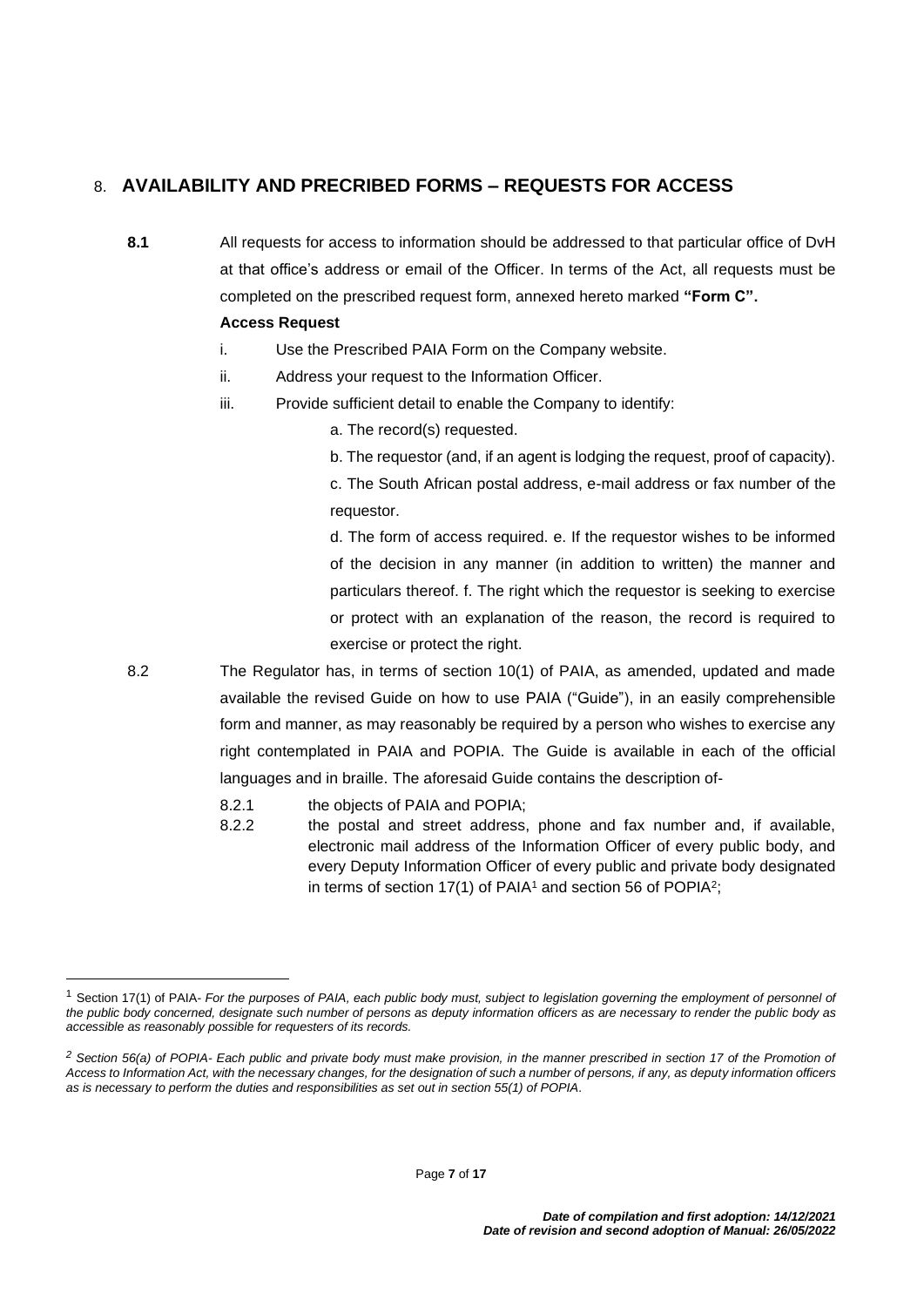- 8.2.3 the manner and form of a request for access to a record of a public body contemplated in section  $11<sup>3</sup>$ ; and access to a record of a private body contemplated in section 50<sup>4</sup>;
- 8.2.4 the assistance available from the IO of a public body in terms of PAIA and POPIA;
- 8.2.5 the assistance available from the Regulator in terms of PAIA and POPIA;
- 8.2.6 all remedies in law available regarding an act or failure to act in respect of a right or duty conferred or imposed by PAIA and POPIA, including the manner of lodging-
	- 8.2.6.1 an internal appeal;
	- 8.2.6.2 a complaint to the Regulator; and
	- 8.2.6.3 an application with a court against a decision by the information officer of a public body, a decision on internal appeal or a decision by the Regulator or a decision of the head/Director of a private body;
- 8.2.7 the provisions of sections  $14<sup>5</sup>$  and  $51<sup>6</sup>$  requiring a public body and private body, respectively, to compile a manual, and how to obtain access to a manual;
- 8.2.8 the provisions of sections  $15<sup>7</sup>$  and  $52<sup>8</sup>$  providing for the voluntary disclosure of categories of records by a public body and private body, respectively;
- 8.2.9 the notices issued in terms of sections  $22<sup>9</sup>$  and  $54<sup>10</sup>$  regarding fees to be paid in relation to requests for access; and
- 8.2.10 the regulations made in terms of section 92<sup>11</sup>.

<sup>4</sup> *Section 50(1) of PAIA- A requester must be given access to any record of a private body if-*

*a) that record is required for the exercise or protection of any rights;*

- *b) that person complies with the procedural requirements in PAIA relating to a request for access to that record; and*
- *c) access to that record is not refused in terms of any ground for refusal contemplated in Chapter 4 of this Part.*

*<sup>5</sup> Section 14(1) of PAIA- The information officer of a public body must, in at least three official languages, make available a manual containing information listed in paragraph 4 above.*

*<sup>6</sup> Section 51(1) of PAIA- The head of a private body must make available a manual containing the description of the information listed in paragraph 4 above.*

*<sup>7</sup>Section 15(1) of PAIA- The information officer of a public body, must make available in the prescribed manner a description of the categories of records of the public body that are automatically available without a person having to request access*

*<sup>8</sup> Section 52(1) of PAIA- The head of a private body may, on a voluntary basis, make available in the prescribed manner a description of the categories of records of the private body that are automatically available without a person having to request access*

*<sup>9</sup> Section 22(1) of PAIA- The information officer of a public body to whom a request for access is made, must by notice require the requester to pay the prescribed request fee (if any), before further processing the request.*

<sup>10</sup> *Section 54(1) of PAIA- The head of a private body to whom a request for access is made must by notice require the requester to pay the prescribed request fee (if any), before further processing the request.*

*<sup>11</sup> Section 92(1) of PAIA provides that –"The Minister may, by notice in the Gazette, make regulations regarding-*

- *(a) any matter which is required or permitted by this Act to be prescribed;*
- *(b) any matter relating to the fees contemplated in sections 22 and 54;*
- *(c) any notice required by this Act;*
- *(d) uniform criteria to be applied by the information officer of a public body when deciding which categories of records are to be made available in terms of section 15; and*
- *(e) any administrative or procedural matter necessary to give effect to the provisions of this Act."*

*<sup>3</sup> Section 11(1) of PAIA- A requester must be given access to a record of a public body if that requester complies with all the procedural requirements in PAIA relating to a request for access to that record; and access to that record is not refused in terms of any ground for refusal contemplated in Chapter 4 of this Part.*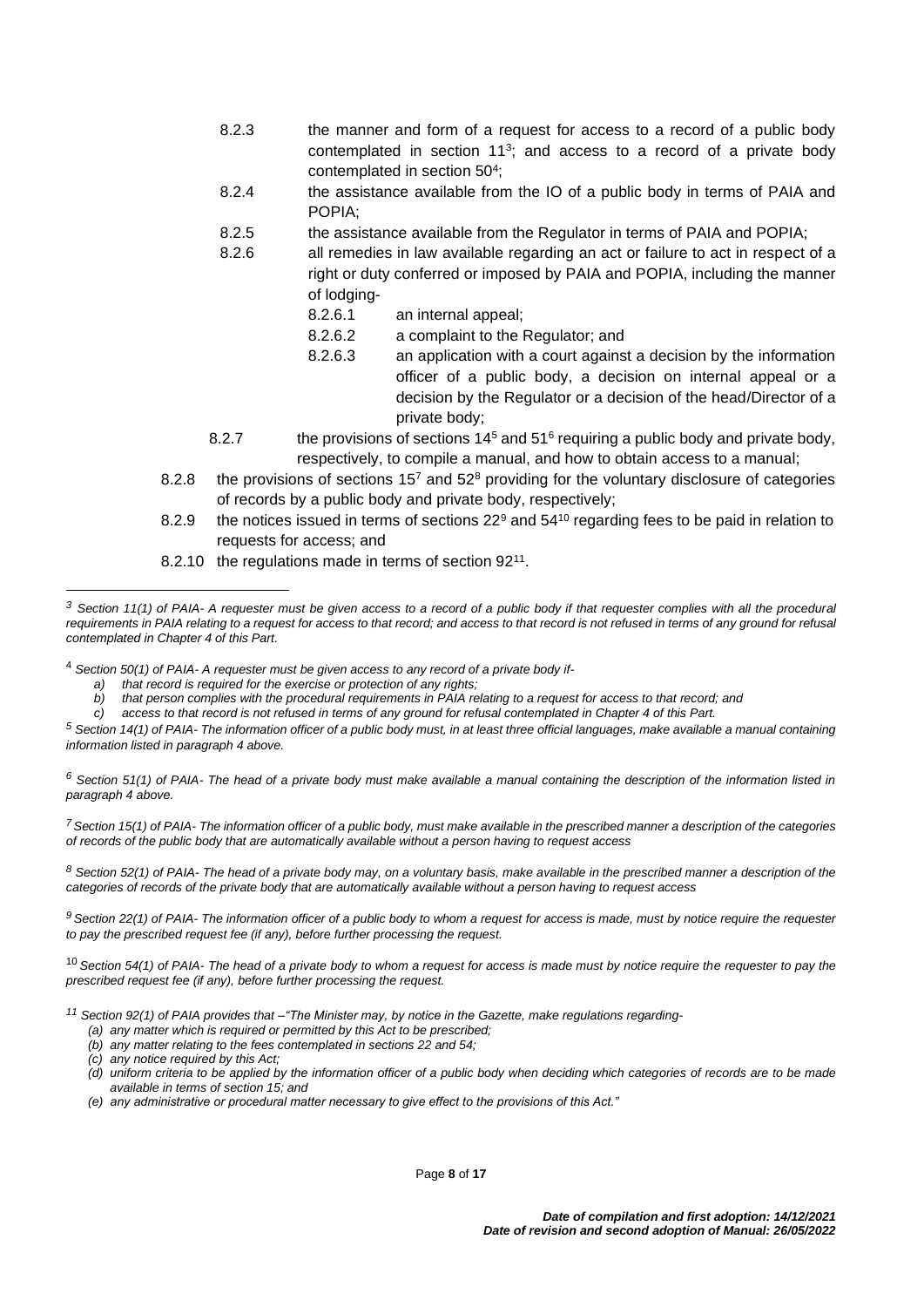- 8.3 Members of the public can inspect or make copies of the Guide from the offices of DvH, including the office of the Regulator, during normal working hours. The Guide can also be obtained-
	- 8.3.1 upon request to the Information Officer;
	- 8.3.2 from the website of the Regulator.

| Category<br><b>of</b><br>personal<br>information | Recipients or Categories of Recipients to whom<br>the personal information may be supplied |  |  |  |  |
|--------------------------------------------------|--------------------------------------------------------------------------------------------|--|--|--|--|
| Identity number and names, for                   | South African Police<br>Services,<br>Financial<br>the                                      |  |  |  |  |
| criminal checks                                  | Intelligence Centre, Deeds Office, Correspondent                                           |  |  |  |  |
|                                                  | Attorneys, Credit Bureaus, IT service providers                                            |  |  |  |  |
| qualification<br>Qualifications,<br>for          | South African Qualifications Authority                                                     |  |  |  |  |
| verifications                                    |                                                                                            |  |  |  |  |
| Credit and payment history, for                  | <b>Credit Bureaus</b>                                                                      |  |  |  |  |
| credit information                               |                                                                                            |  |  |  |  |
| To advise of matters concerning                  | <b>Information Regulator</b>                                                               |  |  |  |  |
| Protection<br>of<br>Personal<br>the              |                                                                                            |  |  |  |  |
| Information Act                                  |                                                                                            |  |  |  |  |
| 0f<br>Depends on<br>the<br>nature                | Advocates and courts, other third-party court officials                                    |  |  |  |  |
| Transaction                                      | and correspondent attorneys if this is part of an                                          |  |  |  |  |
|                                                  | instruction                                                                                |  |  |  |  |
| Labour and tax matters of DvH                    | UIF<br>other<br>Labour<br>SARS.<br>Department,<br>and                                      |  |  |  |  |
|                                                  | <b>Municipalities</b>                                                                      |  |  |  |  |

#### **8.4 Planned transborder flows of personal information**

DvH may, from time to time, allow *some personal information to be be stored in the cloud outside the Republic, with the consent of the data subjects.* 

- **8.5 General description of Information Security Measures to be implemented by the responsible party to ensure the confidentiality, integrity and availability of the information**
	- Passwords on laptops
	- Data Encryption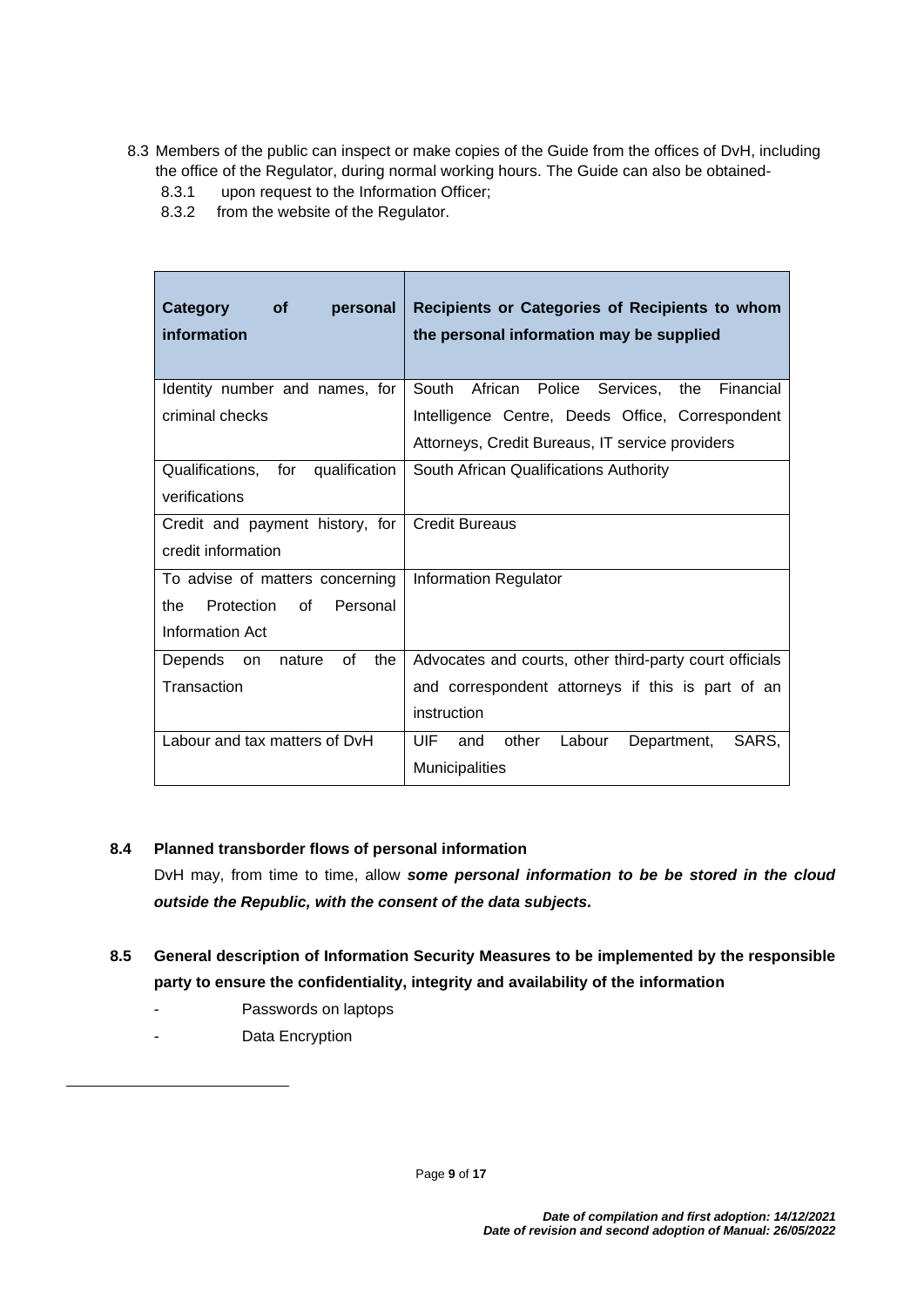- Anti-virus and
- Anti-malware Solutions
- Agreements with our IT service providers

#### **9. UPDATING OF THE MANUAL**

The Directors / Information Officer of each of the DvH offices within the Group may, from time to time, of an update this Manual, which will be available on the website.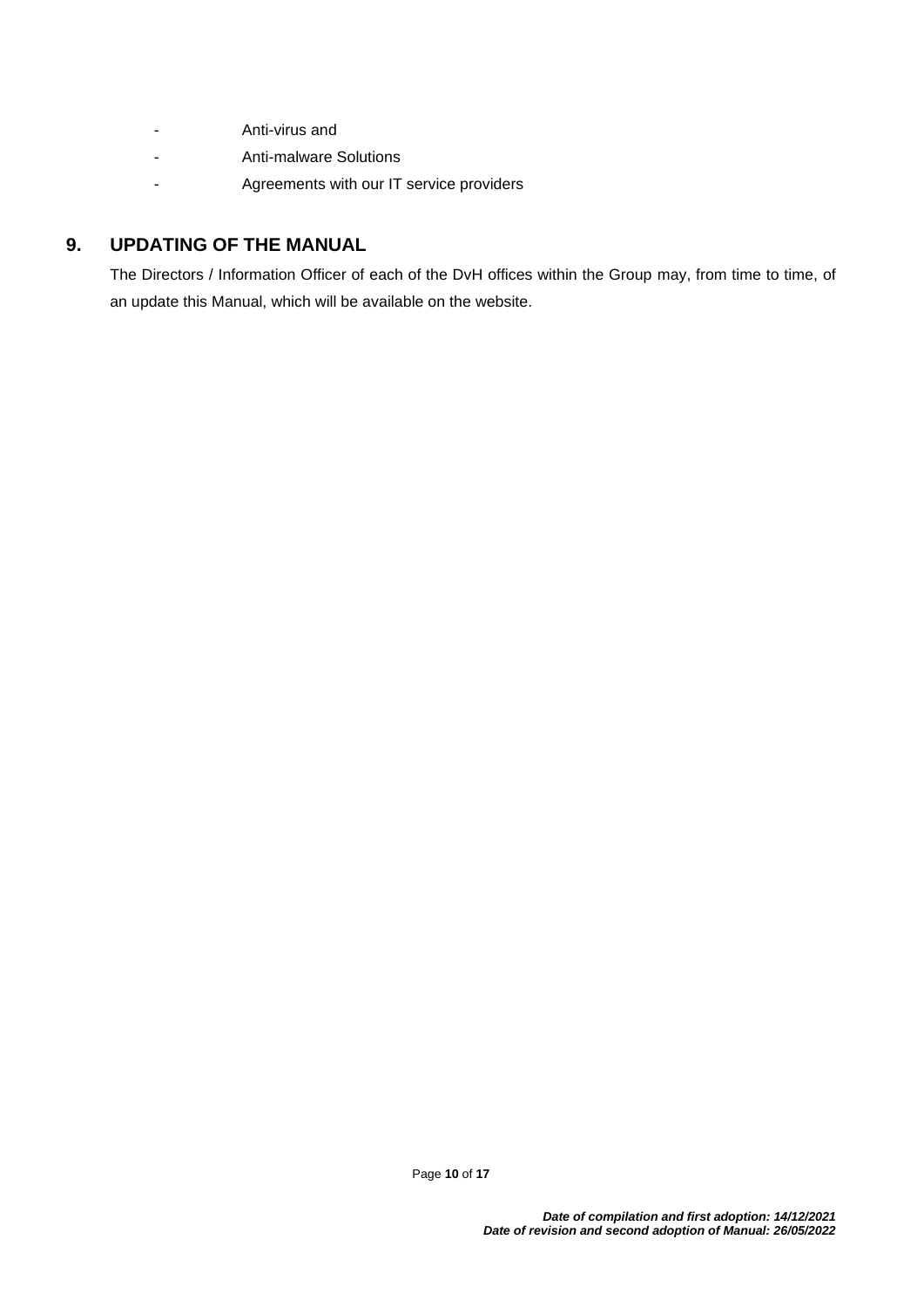#### *"FORM C"*

### *REQUEST FOR ACCESS TO RECORD OF PRIVATE BODY Section 53(1) of the Promotion of Access to Information Act, 2000*

#### *(Act No. 2 of 2000)*

#### *[Regulation 10]*

#### **A. Particulars of Head Office is: DvH (GAUTENG) Incorporated**

Registered address - 19 Ontdekkers Road, Roodepoort, 1724 PO Box 21755, Helderkruin, 1733 T:011 279 5000 E-mail: jd@dvh.za.net / este@dvh.za.net (authorised to assist in all requests for access to info) Website:<https://dvh.law.za/>

#### **B. Particulars of person requesting access to the record: Please direct to the relevant DvH branch:**

- (a) The particulars of the person who requests access to the record must be given below.
- (b) The address and/or fax number in the Republic to which the information is to be sent must be given.
- (c) Proof of the capacity in which the request is made, if applicable, must be attached.

| Fax number: _________________________________Telephone number: _________________   |
|------------------------------------------------------------------------------------|
|                                                                                    |
| Capacity in which request is made, when made on behalf of another person: ________ |
|                                                                                    |

#### **C. Particulars of person on whose behalf request is made**

This section must be completed ONLY if a request for information is made on behalf of another person Full names and surname:  $\Box$ 

Identity number: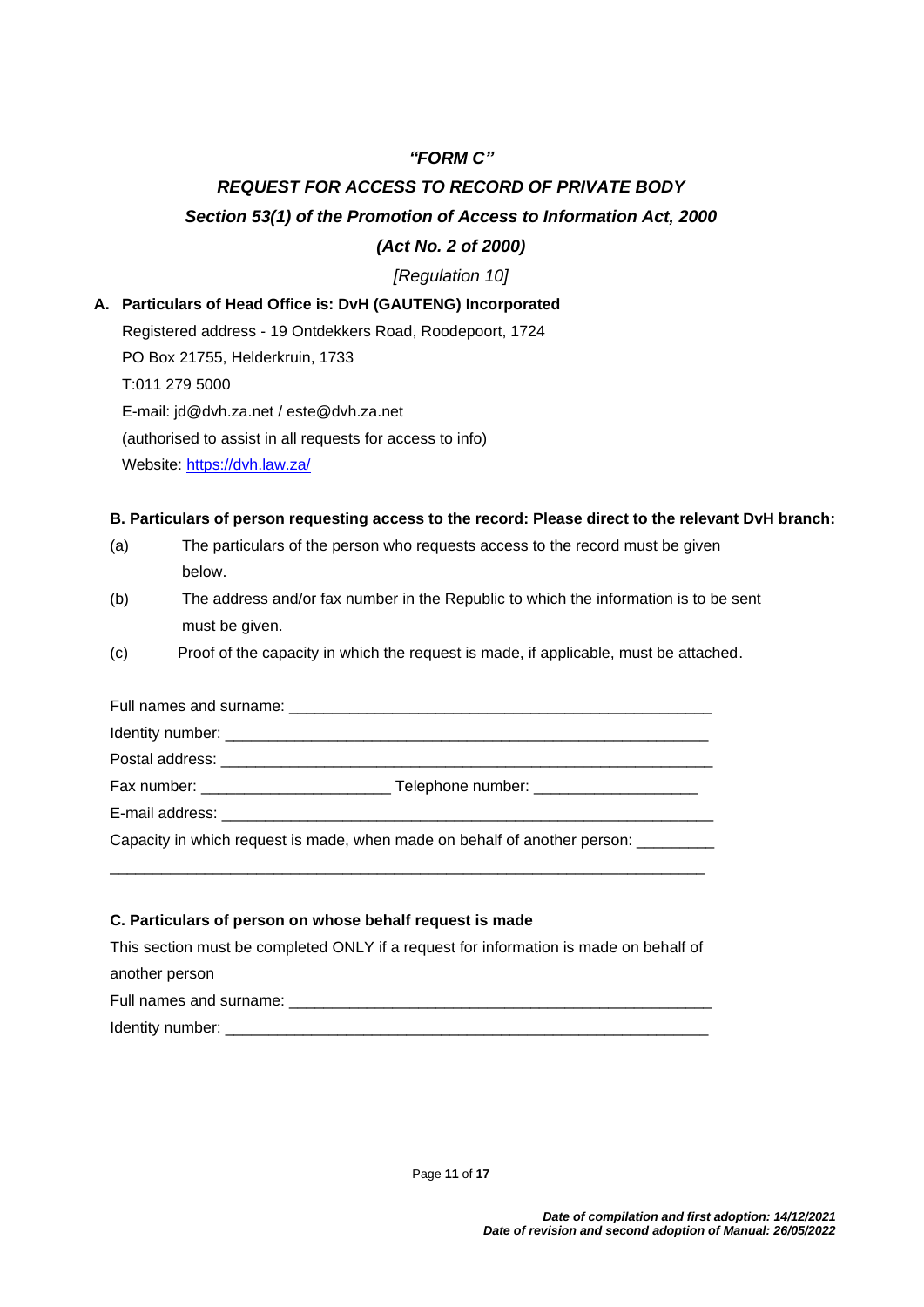#### **D. Particulars of record**

(a) Provide full particulars of the record to which access is requested, including the reference number if that is known to you, to enable the record to be located. (b) If the provided space is inadequate, please continue on a separate folio and attach it to this form. The requester must sign all the additional folios.

1. Description of record or relevant part of the record:

2. Reference number, if available:

3. Any further particulars of record:

#### **E. Fees**

(a) A request for access to a record, other than a record containing personal information about yourself, will be processed only after a request fee has been paid.

(b) You will be notified of the amount required to be paid as the request fee.

(c) The fee payable for access to a record depends on the form in which access is required and the reasonable time required to search for and prepare a record.

(d) If you qualify for exemption of the payment of any fee, please state the reason for exemption

Reason for exemption from payment of fees: \_\_\_\_\_\_

#### **F. Form of access to record**

If you are prevented by a disability to read, view or listen to the record in the form of access provided for hereunder, state your disability and indicate in which form the record is required. Disability:

Form in which record is required:

\_\_\_\_\_\_\_\_\_\_\_\_\_\_\_\_\_\_\_\_\_\_\_\_\_\_\_\_\_\_\_\_\_\_\_\_\_\_\_\_\_\_\_

\_\_\_\_\_\_\_\_\_\_\_\_\_\_\_\_\_\_\_\_\_\_\_\_\_\_\_\_\_\_\_\_\_\_\_\_\_\_\_\_\_\_\_\_

Mark the appropriate box with an x.

NOTES:

(a) Compliance with your request in the specified form may depend on the form in which the record is available

(b) Access in the form requested may be refused in certain circumstances. In such a

case you will be informed if access will be granted in another form.

(c) The fee payable for access to the record, if any, will be determined partly by the form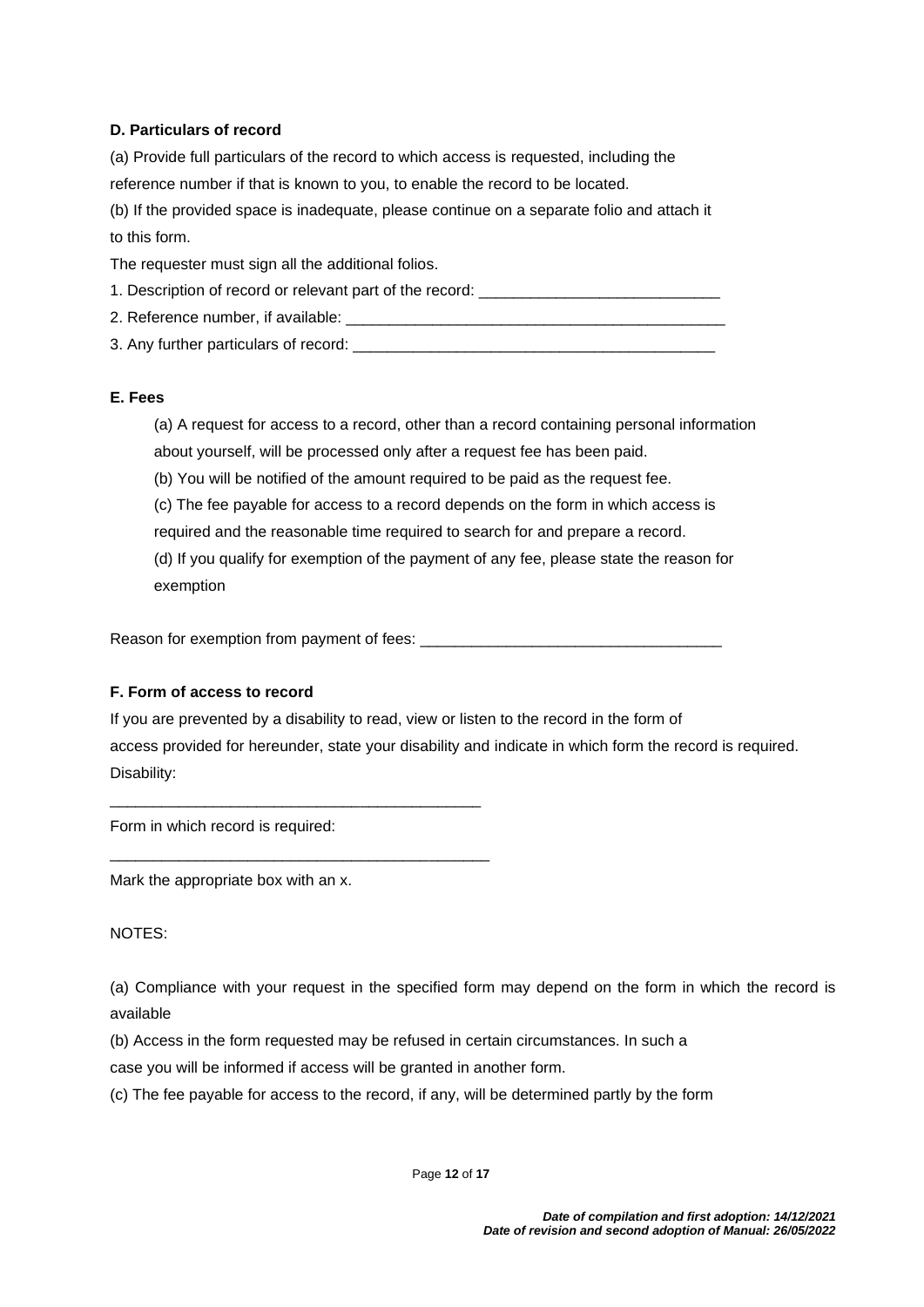in which access is requested.

1. If the record is in written or printed form Copy of record Inspection of record

2. If the record consists of visual images (this includes photographs, slides, video recordings, computergenerated images, sketches,etc)

View the images Copy of the images Transcription of the images

3. If record consists of recorded words or information which can be reproduced in sound - Listen to the soundtrack (audio cassette) Transcription of soundtrack\* (written or printed document)

4. If record is held on computer or in an electronic or machine-readable form:

Printed copy of record\*

Printed copy of information derived form the record\*

Copy in computer readable form\* (stiffy or compact disc)\*

If you requested a copy or transcription of a record (above), do you wish the copy or transcription to be posted to you?

Postage is payable:

#### **G. Particulars of right to be exercised or protected**

If the provided space is inadequate, please continue on a separate folio and attach it to this form. The requester must sign all the additional folios.

1. Indicate which right is to be exercised or protected: 2. Explain why the record requested is required for the exercise or protection of the aforementioned right:

#### **H. Notice of decision regarding request for access**

You will be notified in writing whether your request has been approved/denied. If you wish to be informed in another manner, please specify the manner and provide the necessary particulars to enable compliance with your request.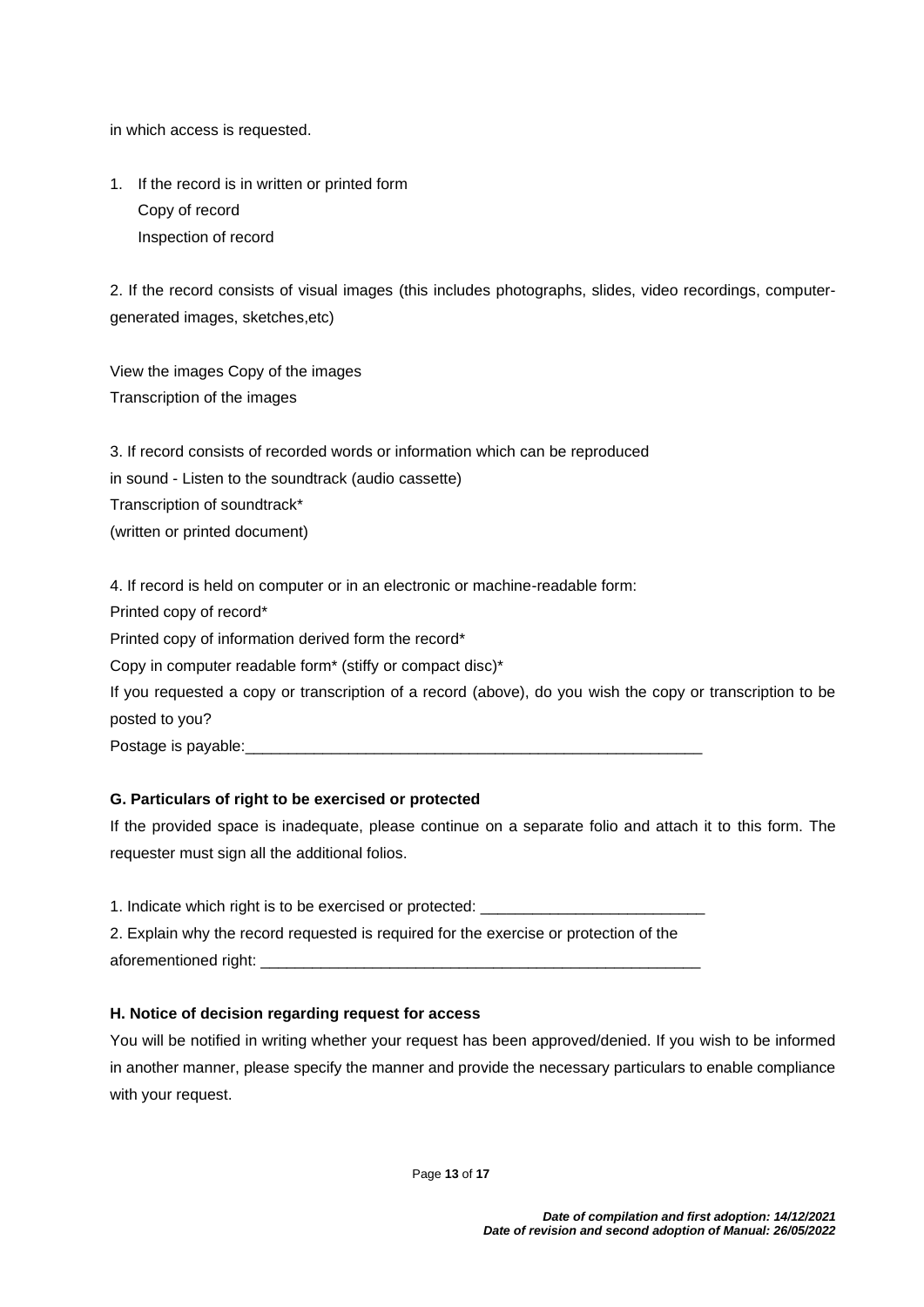| How would you prefer to be informed of the decision regarding your request for access to the record? |  |  |  |  |  |  |  |
|------------------------------------------------------------------------------------------------------|--|--|--|--|--|--|--|
|                                                                                                      |  |  |  |  |  |  |  |

\_\_\_\_\_\_\_\_\_\_\_\_\_\_\_\_\_\_\_\_\_\_\_\_\_\_\_\_\_\_\_\_\_\_\_\_\_\_\_\_\_\_\_\_\_\_\_\_\_\_\_\_\_\_\_\_\_\_\_\_\_\_\_\_\_\_\_\_\_\_\_\_\_\_\_\_\_\_\_\_\_\_\_\_

| WITNESS:           |                                      |  |
|--------------------|--------------------------------------|--|
|                    |                                      |  |
| 2. $\qquad \qquad$ |                                      |  |
|                    | <b>SIGNATURE OF REQUESTER/PERSON</b> |  |
|                    | ON WHOSE BEHALF REQUEST IS MADE      |  |

Page **14** of **17**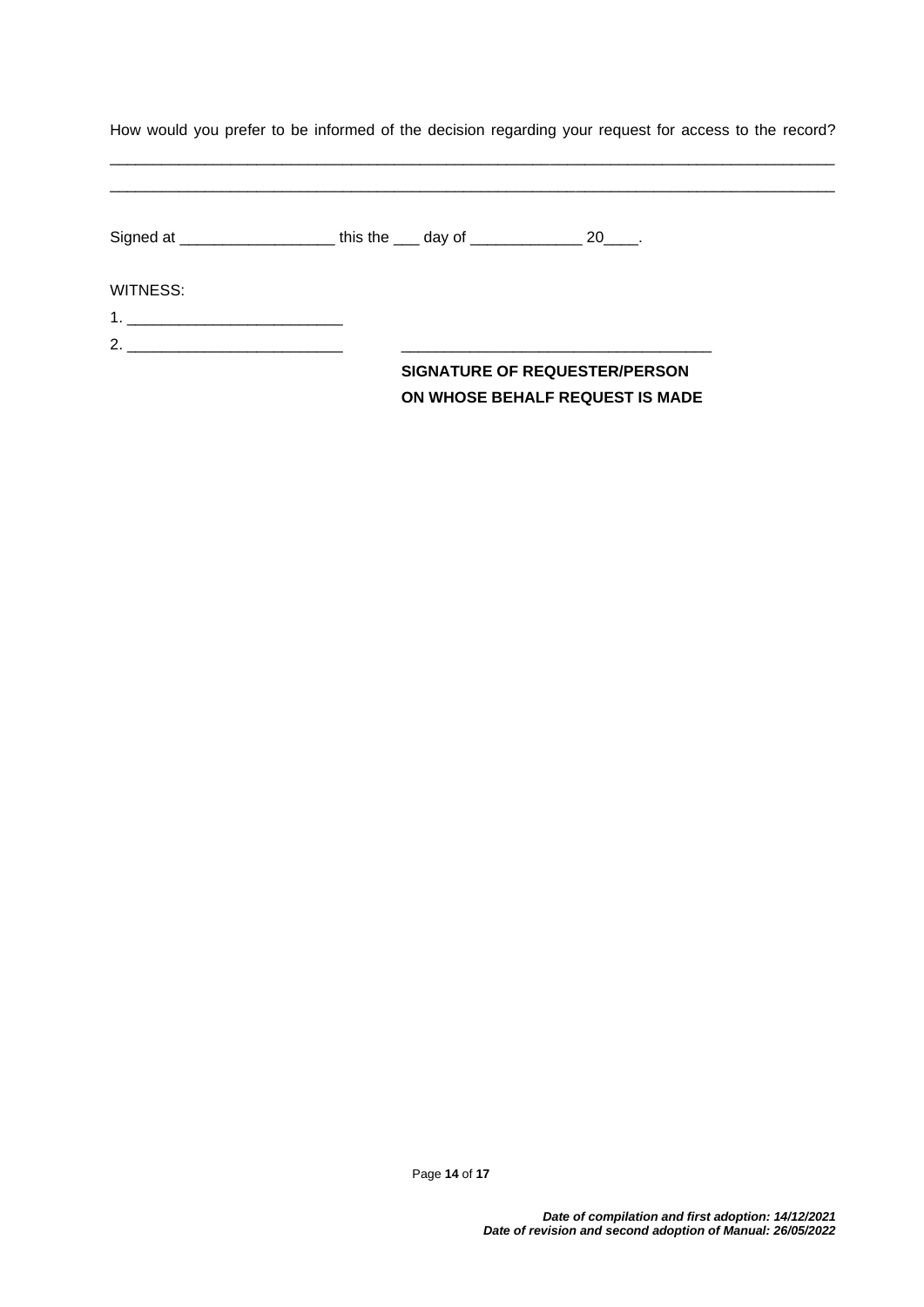## **ANNEXURE "1"**

#### CHARGE SHEET FOR ACCESS TO INFORMATION ACT 2 OF 2000 REQUESTS

| <b>REQUESTER'S DETAILS</b> | <b>PREPARED BY:</b> |
|----------------------------|---------------------|
| Name:                      | Name:               |
| <b>Address:</b>            | Date:               |
|                            |                     |
|                            | <b>Signature</b>    |
| <b>Ref No:</b>             | <b>Approved</b>     |

|                  | <b>ACCESS FESS FOR REPRODUCTION</b>                              |                   |  |  |  |
|------------------|------------------------------------------------------------------|-------------------|--|--|--|
| 1.               | For every photocopy of an A4-size page or part thereof           | R <sub>1.10</sub> |  |  |  |
| 2.               | For every photocopy of an A4-size page or part thereof held on   | R <sub>0.75</sub> |  |  |  |
|                  | a computer or in electronic or machine readable form             |                   |  |  |  |
| 3.               | For a copy in a computer-readable form on stiffy disc            | R7.50             |  |  |  |
| 4.               | For a copy in a computer-readable form on compact disc           | R70.00            |  |  |  |
| 5.               | For a transcription of visual images for an A4-size page or part | R40.00            |  |  |  |
|                  | thereof                                                          |                   |  |  |  |
| 6.               | For a copy of visual images                                      | R60.00            |  |  |  |
| $\overline{7}$ . | For a transcription of an audio record for an A4-size page or    | R20.00            |  |  |  |
|                  | part thereof                                                     |                   |  |  |  |
| 8.               | For a copy of an audio record                                    | R30.00            |  |  |  |
|                  |                                                                  |                   |  |  |  |
|                  | <b>ACCESS FEE FOR TIME SPENT</b>                                 |                   |  |  |  |
| 1.               | The time reasonably spent required to search for the record      | R30.00/hr or part |  |  |  |
|                  | for disclosure and preparation                                   | thereof           |  |  |  |
|                  |                                                                  |                   |  |  |  |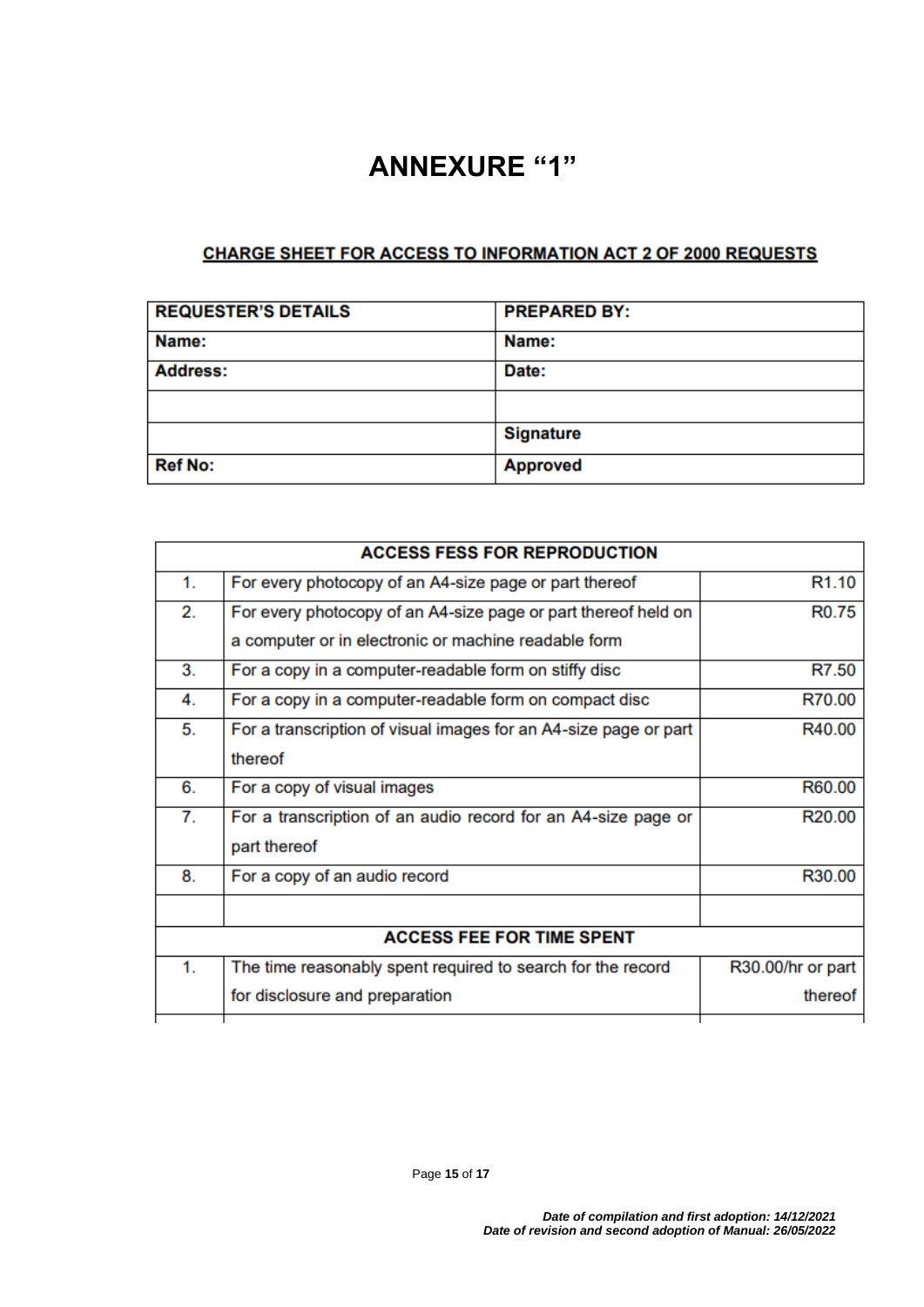|                | <b>REQUEST FEE</b>                                            |        |  |  |
|----------------|---------------------------------------------------------------|--------|--|--|
|                |                                                               |        |  |  |
|                | For a request for access to a record by a person other than a | R50.00 |  |  |
|                | personal requester                                            |        |  |  |
|                |                                                               |        |  |  |
| <b>DEPOSIT</b> |                                                               |        |  |  |

| 1. | One third of the access fee is payable as a deposit by the |        |
|----|------------------------------------------------------------|--------|
|    | requester                                                  |        |
| 2. | Six hours as the hours to be exceeded before a deposit is  |        |
|    | payable                                                    |        |
|    |                                                            |        |
|    | <b>POSTAL FEE</b>                                          |        |
| 1. | When a copy of a record must be posted to the requestor    |        |
|    | (the actual cost thereof)                                  |        |
|    | <b>APPEAL FEES</b>                                         |        |
| 1. | For lodging an internal appeal by a requester against the  | R50.00 |
|    | refusal of his/her request for access to a record          |        |
|    |                                                            |        |
|    | <b>VAT</b>                                                 |        |
| 1. | Private bodies registered under the Value Added Tax Act,   |        |
|    | 1991, may add VAT to all the above-mentioned fees          |        |
|    | <b>TOTAL</b>                                               |        |